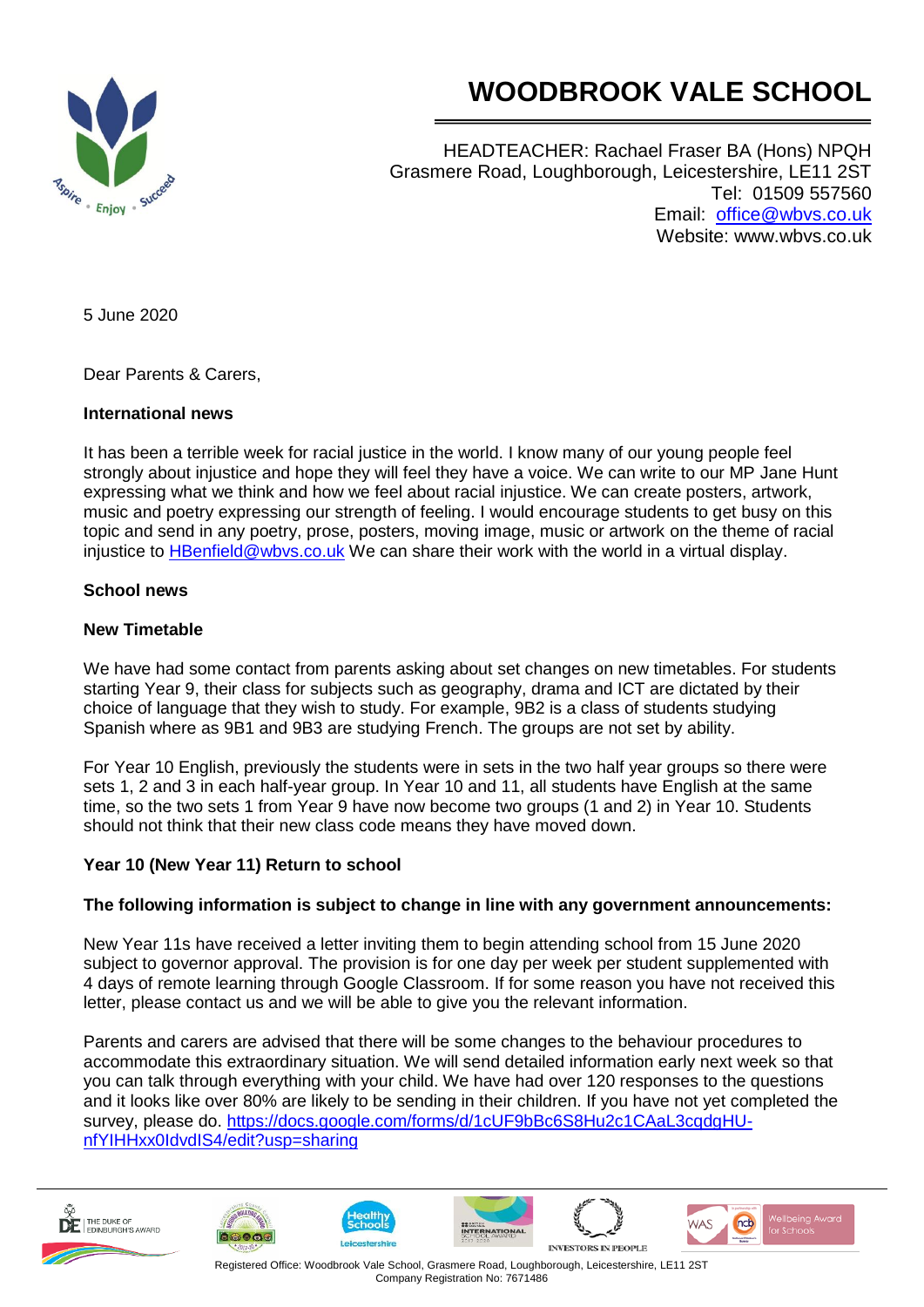## **Schooling for Children of Essential Workers**

Schooling for children of essential workers will continue as before. Please note this provision is under extreme pressure as parents are returning to work. It is ONLY for children of critical workers and those in the vulnerable category. I can confirm these students will be completely separated from the Year 10. There will be NO crossover of staffing, students or section of the school. The school will be 'zoned' to ensure this.

## **Staff Training in Google Classroom.**

We are delighted to announce that staff have now received training in the use of Google Classroom. This platform will enable us to give students feedback and communicate directly with them in a safe environment. Please note this is not yet a 'live lessons' offer. As students and staff grow in confidence with the platform, we will be able to explore some of the other functions within Google Classroom to ensure remote learning just gets better and better. Many parents who contacted us to ask for a better method of remote learning will welcome this and some have already sent in positive feedback. Thank you.

Students will be able to enter their virtual classrooms in one of two ways: by typing in the code that their teacher has put on G4S for them: or by clicking the link in an invitation email that their teacher might have sent them. Please note the user name and password for Google Drive and Google Classroom is the same as their school user name and password. Many students have required a password reset. We understand you may need some help and are dealing with calls and emails on this topic at a rapid rate. It will not be long before everyone is up and running.

Google Classroom does however rely on having good computer access, so some families in New Years 8 to 10 may wish to continue using the offline work packs. All students in New Year 11 will need IT access and we are working to help families in this regard.

#### **Contact with Home**

This week we began to contact more families in the New Year 8, 9 and 10 to check how our students are doing. Many of you appreciated this and we will continue to check in with you over the next 6 weeks.

#### **Last year's Year 11**

We are delighted to announce that the leavers' hoodies have arrived. We will begin to hand deliver them from next week, so look out for a longer haired, (possibly bearded) version of your old teachers and support staff who will say, 'Hello!' (at a distance).

#### **Year 9 (New Year 10)**

Some of our families have asked about suitable revision guides and resources for students starting GCSE courses. Mr Hayes is putting together an up to date list with the correct exam boards for each subject that we will make available sometime next week. I am not sure about the availability of the texts. Some educational literature is quite difficult to source at the present time, but you should not worry as ample content and resources will be supplied by school. However, it might be something you want to look at in due course.

#### **Year 6 moving up to Woodbrook Vale School in Year 7**

We are currently preparing a 'one stop' web page for everything relating to transition for our Year 6 students. It is true that some of the information in our original 'welcome letter' is changing as we move forward. Aspects such as the uniform ordering system and Parent Pay are likely to be a little different to previous years. Miss Harper is preparing a new letter with the most up to date